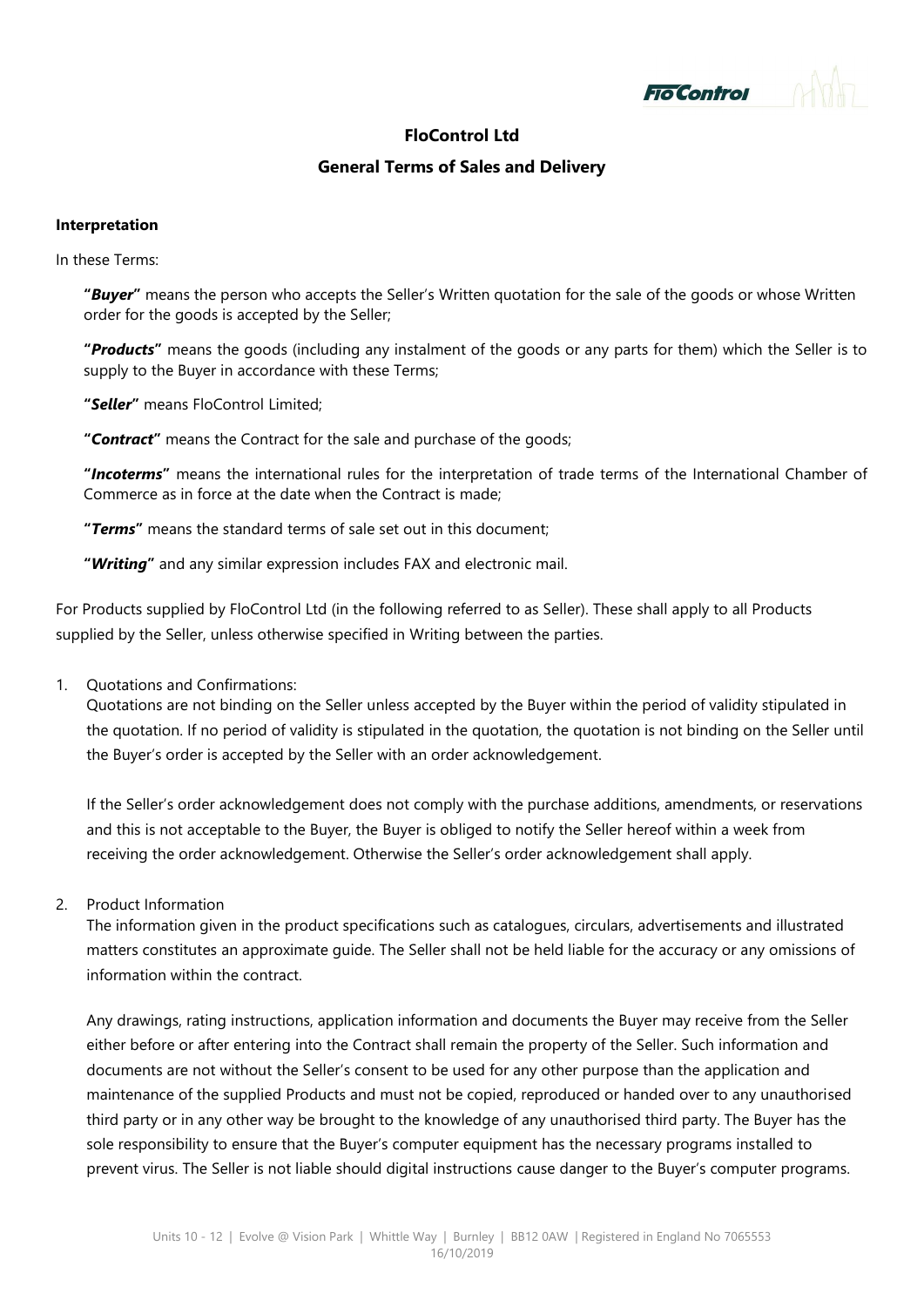### 3. Installation and Application Information

The Buyer is under an obligation to follow all instructions and directions which the Seller gives concerning the correct application, installation and dimensioning of the Products. Furthermore, the Buyer is obliged to pass on any such information to its customers in the same way as it is received.

**o Control** 

# 4. Prices

The Seller's prices shall be in force at the time of entering into the order system. The Seller reserves its rights to change the prices in case of changes in the exchange rate of the currency agreed on, changing prices of raw material or prices from sub-suppliers.

Prices quoted are NET PRICES and sold DAP unless otherwise stated, and exclusive of all taxes, value added tax, duty and levies.

### 5. Packing

In the absence of another agreement the prices stated in the quotation and order acknowledgement shall include the Seller's standard packaging.

# 6. Delivery - Passing of Risk

If no other trade term is specifically agreed on, delivery shall be DELIVERED AT PLACE (DAP). Where a trade term has been agreed on, it shall be interpreted in accordance with the Incoterm in force at the time of entering into the agreement.

The risk for the Products shall pass to the Buyer upon receipt.

# 7. Delivery Time - Delay

The time of delivery stated by the Seller in the quotation or the order acknowledgement is to the best of the Seller's judgment. If, instead of a fixed date for delivery, the parties have agreed on a period within which delivery shall take place, such period shall start to run from the time of entering into the order system.

If the Seller realises that the Seller will not be able to deliver the Products at the agreed delivery time, the Seller shall immediately notify the Buyer thereof stating the reason for the delay and the time when delivery can be expected.

The Seller is not responsible for delayed delivery if the Buyer has not fulfilled his contractual obligations.

### 8. Terms of Payment

The Seller's terms of payment are 30 days net after date of invoice unless otherwise agreed in Writing.

In case the Buyer does not effect payment in due time and in accordance with the agreement, the Seller shall be entitled to claim penalty interest as from the date of maturity at the Seller's usual interest rate, which is at present 1% per month. The Buyer is not entitled to withhold payment or deduct any counterclaim against the Seller as security for any claims that the Buyer may have on the Seller.

If the Buyer fails to pay the due amount within three months from the maturity date, the Seller shall be entitled by Written notice claim penalty interest at the Seller's usual interest rate as well as liquidated damages from the Buyer for any loss the Seller may have suffered. However, the amount of liquidated damages can never exceed the purchase price payable according to the agreement.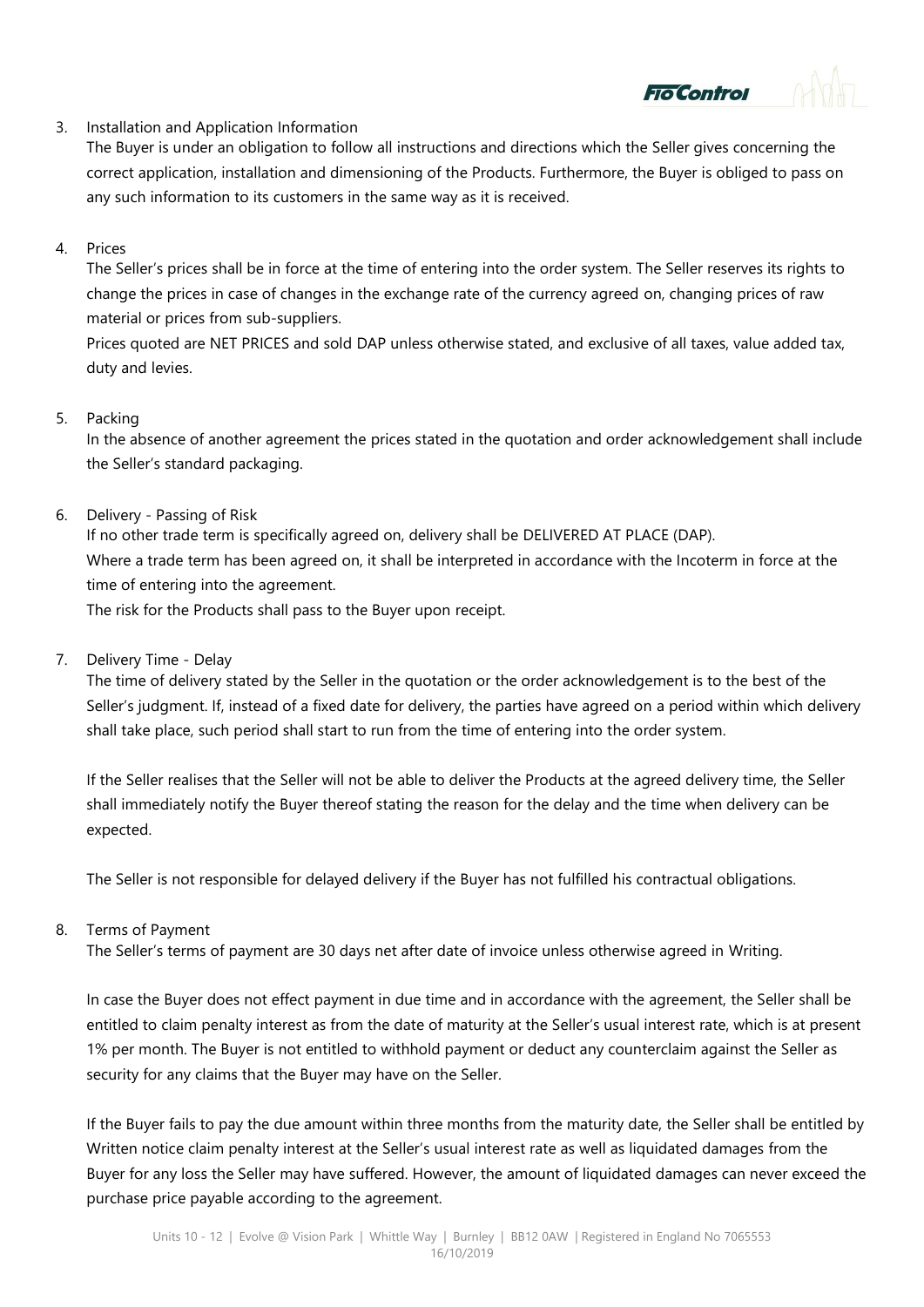#### 9. Retention of Ownership until Payment

The Products shall remain the property of the Seller until payment has been made in full. The validity of the retention of ownership shall be considered under the law applicable in the Buyer's country.

**To Control** 

### 10. Notification

In case of the Seller's failing to comply, whether the cause is delayed delivery or defects in the delivered Products, the Buyer is obliged to notify the Seller in Writing immediately and without any delay after the delivery time has expired or the defect has become apparent or should have become apparent and in no case later than a week hereafter. The notification shall be substantiated.

If the Buyer fails to notify the Seller in compliance with the above, the Buyer loses his right to make any claim in respect of the defects or the delayed delivery.

### 11. Return of Products

Any return of Products is to occur no later than six months after the invoice date, and in each case upon the previous agreement with the Seller. Only merchantable Products in intact, original packing may be returned with reference to an RGM no. The return of Products shall occur at the Buyer's own cost and risk. The Seller reserves the right to charge a handling fee of minimum 30% of the amount stated in the invoice.

### 12. Liability for Defects

The Seller's liability for defects is 18 months from the date of delivery.

Within this period the Seller undertakes to remedy defects in the Products by repair or replacement at the choice of the Seller. The Buyer shall substantiate that the supplied Product is defective. The Seller is not liable for defects caused by storage, installation, use and maintenance which are not in accordance with the instructions, rating instructions, application directions and information etc given by the Seller. The Buyer is immediately upon delivery obliged to examine whether the Product is in accordance with the agreement. If this is not the case, the Buyer shall immediately notify the Seller in Writing. If the Buyer fails to do so, he shall not at a later date be entitled to complain about defects that were or would have been ascertained by such an examination.

### 13. Disclaim of Liability

The Seller disclaims any liability for indirect losses caused by the sold Products, including, but not limited to interruption or loss of production, which occurs as a consequence of defective Products.

Thus, the Seller can never be liable for loss of production, loss of profit or other indirect losses.

### 14. Product Liability (Liability for Damage to Goods caused by the Product)

The Buyer shall indemnify the Seller in case the Seller is made liable to any third party for any such damage or any such loss, for which the Seller is not liable to the Buyer according to sub-clauses of this clause.

The Seller shall not be liable for any damage the Products may have caused to:

a) Real property or movable property, caused while the Buyer is in possession of the Products.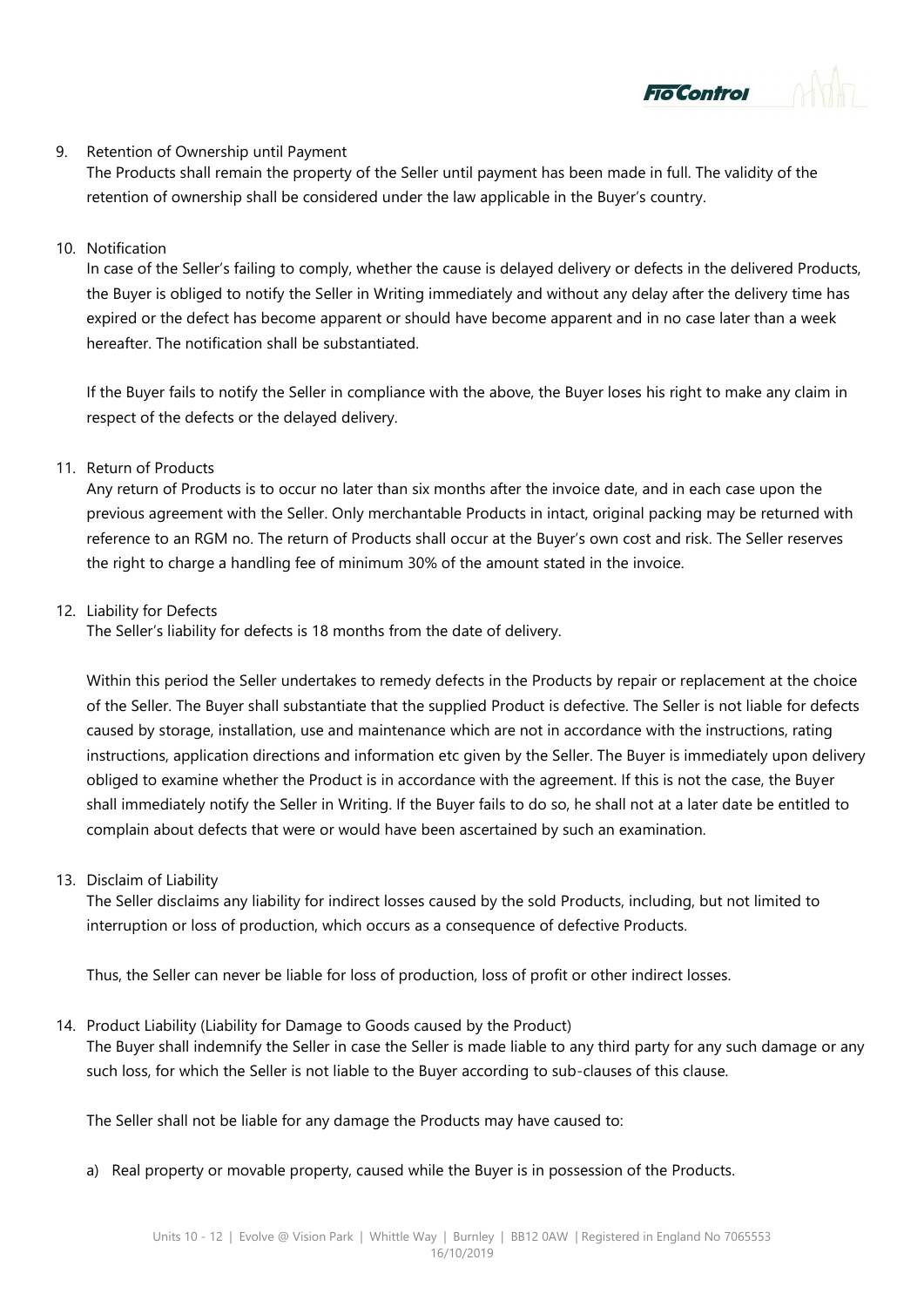b) Goods produced by the Buyer, or goods in which these are component parts, or for any damage these goods may cause to real property or movable property in consequence of the Products.

ontrol

Under no circumstances shall the Seller be liable for consequential loss, loss of profit, or any other financial consequences.

The above exemptions of the Seller's liability shall not apply if the Seller has acted grossly negligently. If any third party makes a claim for damages from either party under this clause, then this party shall immediately inform the other party hereof.

The Seller and the Buyer shall be mutually liable to be sued in any law-court or court of arbitration that may be trying a claim for damages against any of the parties due to any defect or loss allegedly caused by the supplied Products. Still, the mutual relations between the Buyer and Seller must at all times be settled by non-exclusive jurisdiction of the English courts in accordance with clause 16.

#### 15. Exemption from Liability (Force Majeure)

15.1 The Seller is not responsible for delayed delivery if the delay is caused by any of the circumstances stated in clause 15.2.

The Seller shall immediately notify the Buyer if the Seller intends to invoke force majeure as a reason for delayed delivery, and the Seller must inform the Buyer about the reason for the delayed delivery and when delivery can be expected.

The Seller as well as the Buyer are entitled to terminate the agreement by Written notice to the other party without being liable, if performance by any of the said reasons is delayed more than three months after the originally agreed delivery time.

15.2 The following circumstances shall result in exemption from liability in case they prevent the performance of the agreement or make the performance unreasonably onerous: labour dispute or any other circumstance beyond the control of the parties, e.g. fire, war, mobilisation, or substantial military call-ups, requisitions, confiscations, exchange restrictions, riots and unrest, lack of transportation equipment, general shortage of goods, fuel restrictions, and defective or delayed supplies from sub-suppliers due to any of the circumstances mentioned in this clause.

The said circumstances shall only result in exemption if their influence on the performance of the agreement was unforeseeable on the commencement date of the agreement.

15.3 Either party who may want to exempt from liability for any circumstance mentioned in clause 15.2 must immediately inform the other party in writing about the occurrence and conclusion of any such circumstance.

In case the exemption from liability does not expire within three months, either party shall have the right to give the other party Written notice to cancel the agreement.

#### 16. Disputes - Applicable Law – Venue